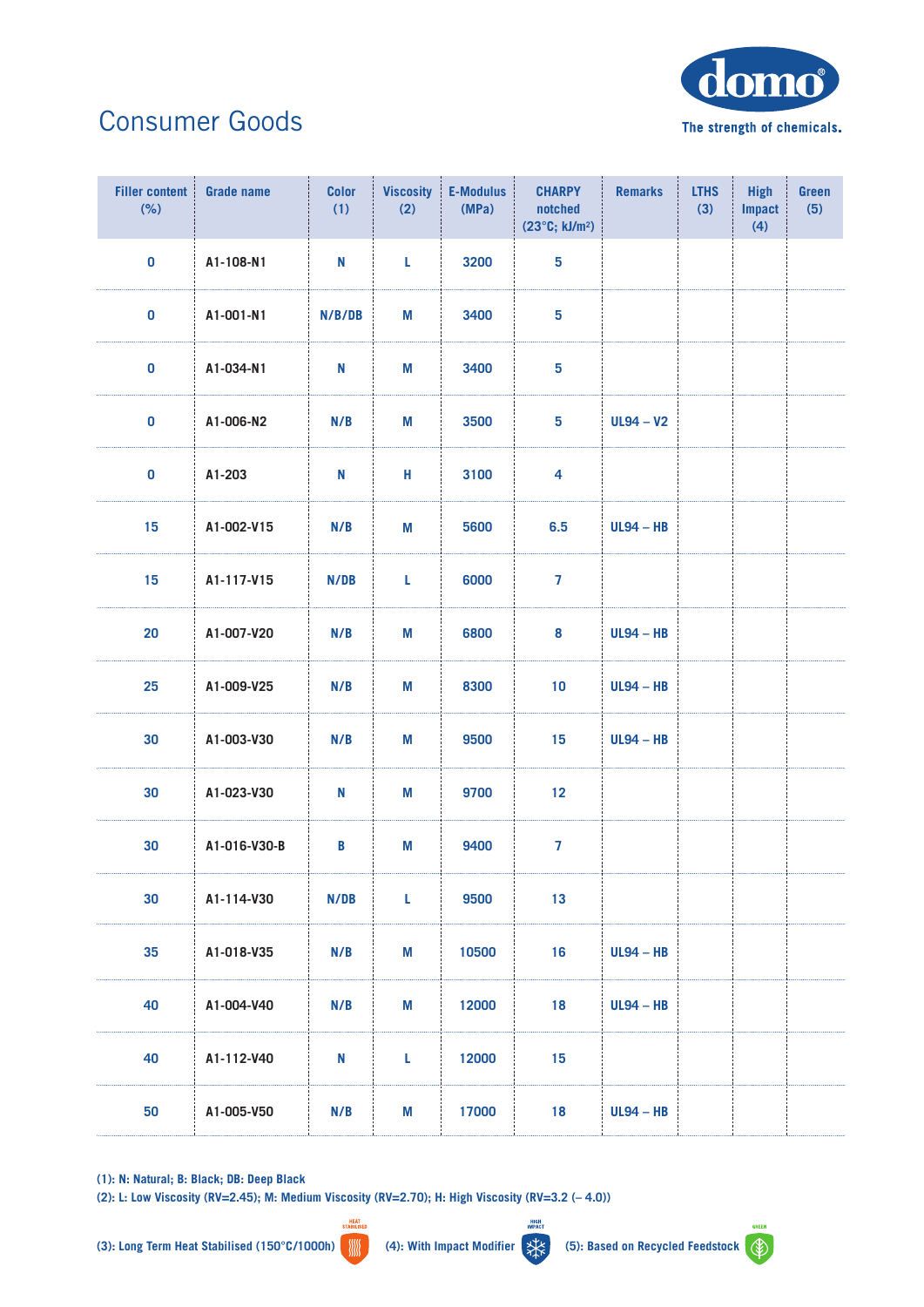

## Consumer Goods

| <b>Filler content</b><br>(% ) | <b>Grade name</b> | <b>Color</b><br>(1) | <b>Viscosity</b><br>(2) | <b>E-Modulus</b><br>(MPa) | <b>CHARPY</b><br>notched<br>(23°C; kJ/m <sup>2</sup> ) | <b>Remarks</b> | <b>LTHS</b><br>(3)                        | <b>High</b><br><b>Impact</b><br>(4) | <b>Green</b><br>(5)           |
|-------------------------------|-------------------|---------------------|-------------------------|---------------------------|--------------------------------------------------------|----------------|-------------------------------------------|-------------------------------------|-------------------------------|
| 50                            | A1-111-V50        | N                   | L                       | 17000                     | 18                                                     |                |                                           |                                     |                               |
| 60                            | A1-113-V60        | N                   | L                       | 20000                     | 18                                                     |                |                                           |                                     |                               |
| 15 (beads)                    | A1-027-B15        | N                   | M                       | 3300                      | $\overline{\mathbf{4}}$                                |                |                                           |                                     |                               |
| 30 (beads)                    | A1-025-B30        | N/B                 | M                       | 4500                      | 3.5                                                    |                |                                           |                                     |                               |
| $15/15$<br>(beads/fiber)      | A1-033-B15 V15    | N/B                 | M                       | 6600                      | 5,5                                                    |                |                                           |                                     |                               |
| $\pmb{0}$                     | A1-911            | N/B                 | M                       | 3800                      | 4.5                                                    |                |                                           |                                     | <b>GREEN</b><br>$\circledast$ |
| 15                            | A1-902-V15        | N/B                 | M                       | 6300                      | 3.5                                                    |                |                                           |                                     | <b>GREEN</b><br>$\circledast$ |
| 30                            | A1-903-V30        | N/B                 | M                       | 9500                      | 7.5                                                    |                |                                           |                                     | <b>GREEN</b><br>$\circledast$ |
| 35                            | A1-916-V35        | B                   | M                       | 10500                     | 8.5                                                    |                |                                           |                                     | <b>GREEN</b><br>$\circledast$ |
| 30 (beads)                    | A1-925-B30        | N/B                 | M                       | 4800                      | 3                                                      |                |                                           |                                     | <b>GREEN</b><br>$\circledast$ |
| 20/10<br>(min./fiber)         | A1-924-M20 V10    | B                   | М                       | 7000                      | 3.5                                                    |                |                                           |                                     | GREEN<br>$\circledast$        |
| 15                            | A1-021-V15-H2     | N/DB                | M                       | 6200                      | 5.5                                                    |                | HEAT<br>STABILISED<br>W                   |                                     |                               |
| 25                            | A1-013-V25-H2     | N/DB                | M                       | 8000                      | 9                                                      |                | HEAT<br>STABILISED<br>$\frac{1000}{2000}$ |                                     |                               |
| 30                            | A1-008-V30-H2     | N/DB                | M                       | 9500                      | 11                                                     |                | HEAT<br>STABILISED                        |                                     |                               |
| 30                            | A1-126-V30-H2     | N/DB01              | L                       | 9300                      | $\boldsymbol{9}$                                       |                | HEAT<br>STABILISED<br>W                   |                                     |                               |
| 35                            | A1-022-V35-H2     | N/DB                | M                       | 10500                     | 12                                                     |                | HEAT<br>STABILISED<br>W                   |                                     |                               |
| 40                            | A1-127-V40-H2     | N/DB                | L                       | 12200                     | 12                                                     |                | HEAT<br>STABILISED<br>$\frac{1}{100}$     |                                     |                               |

**(1): N: Natural; B: Black; DB: Deep Black**

**(2): L: Low Viscosity (RV=2.45); M: Medium Viscosity (RV=2.70); H: High Viscosity (RV=3.2 (– 4.0))** HEAT<br>TARILISE

HIGH<br>IMPACT